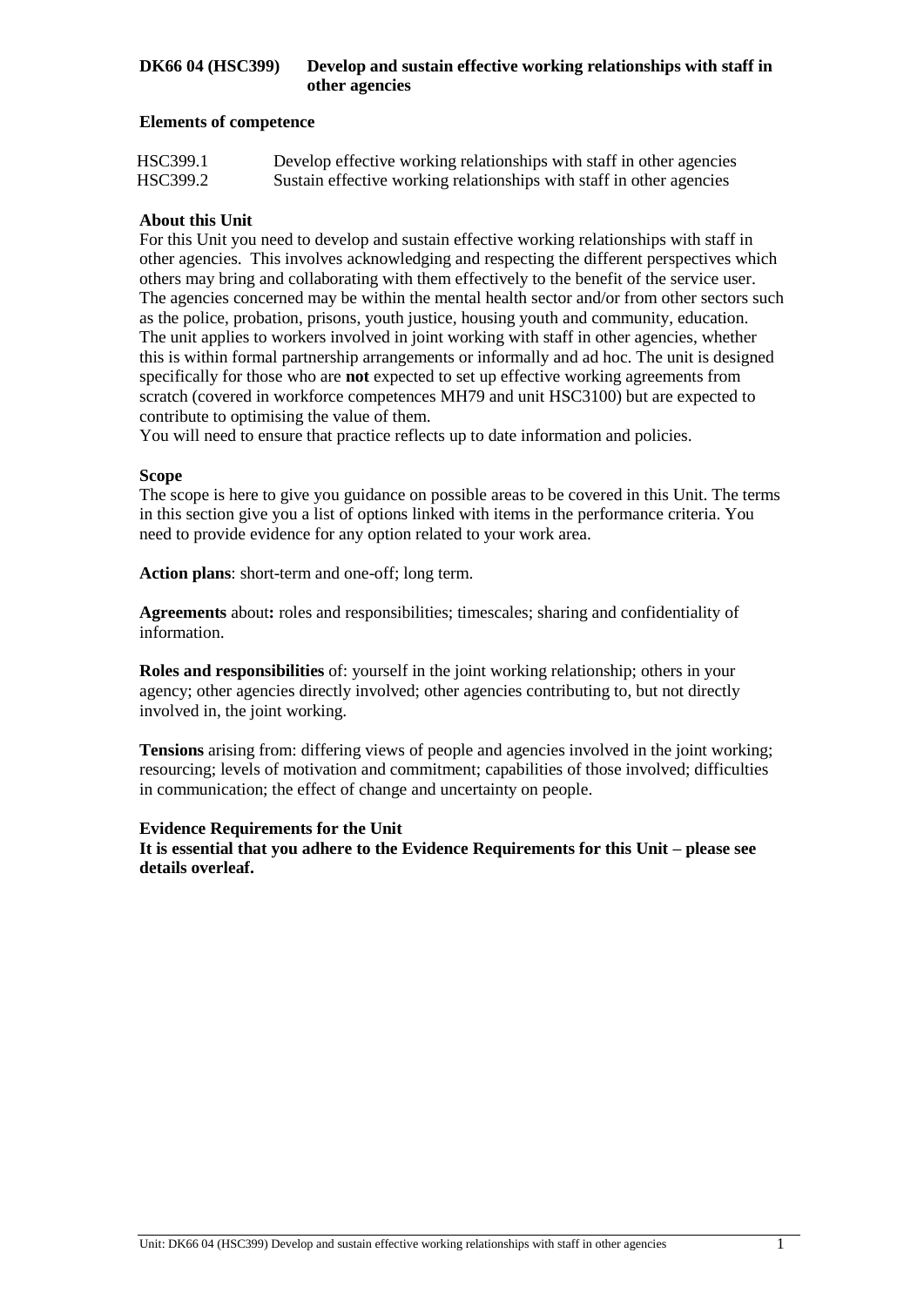|                     | SPECIFIC EVIDENCE REQUIREMENTS FOR THIS UNIT                                                                                                                                                                                                                                                                                                                                                                                                                                                                                                                                                                                                                                                                                                                                                                                                                                                                                                                                                                                                                                                                                                                                                                                                                 |
|---------------------|--------------------------------------------------------------------------------------------------------------------------------------------------------------------------------------------------------------------------------------------------------------------------------------------------------------------------------------------------------------------------------------------------------------------------------------------------------------------------------------------------------------------------------------------------------------------------------------------------------------------------------------------------------------------------------------------------------------------------------------------------------------------------------------------------------------------------------------------------------------------------------------------------------------------------------------------------------------------------------------------------------------------------------------------------------------------------------------------------------------------------------------------------------------------------------------------------------------------------------------------------------------|
| <b>Simulation:</b>  |                                                                                                                                                                                                                                                                                                                                                                                                                                                                                                                                                                                                                                                                                                                                                                                                                                                                                                                                                                                                                                                                                                                                                                                                                                                              |
|                     | Simulation is <b>NOT</b> permitted for any part of this unit.                                                                                                                                                                                                                                                                                                                                                                                                                                                                                                                                                                                                                                                                                                                                                                                                                                                                                                                                                                                                                                                                                                                                                                                                |
|                     | The following forms of evidence ARE mandatory:                                                                                                                                                                                                                                                                                                                                                                                                                                                                                                                                                                                                                                                                                                                                                                                                                                                                                                                                                                                                                                                                                                                                                                                                               |
| ٠                   | Direct Observation: Your assessor or an expert witness must observe you in real<br>work activities which provide a significant amount of the performance criteria for<br>both elements in this unit. You could be observed, for example working out<br>collaborative work plans at a meeting $-$ or organising meetings with colleagues from<br>other agencies.<br>Reflective Account/professional discussion: These will be a description of your<br>practice in particular situations where you work with professional colleagues from a<br>range of agencies relevant to your work role.                                                                                                                                                                                                                                                                                                                                                                                                                                                                                                                                                                                                                                                                  |
|                     | Competence of performance and knowledge could also be demonstrated using a variety                                                                                                                                                                                                                                                                                                                                                                                                                                                                                                                                                                                                                                                                                                                                                                                                                                                                                                                                                                                                                                                                                                                                                                           |
|                     | of evidence from the following:                                                                                                                                                                                                                                                                                                                                                                                                                                                                                                                                                                                                                                                                                                                                                                                                                                                                                                                                                                                                                                                                                                                                                                                                                              |
| $\bullet$<br>٠<br>٠ | Questioning/professional discussion: May be used to provide evidence of<br>knowledge, legislation, policies and procedures which cannot be fully evidenced<br>through direct observation or reflective accounts. In addition the assessor/expert<br>witness may also ask questions to clarify aspects of your practice.<br><b>Expert Witness:</b> A designated expert witness may provide direct observation of<br>practice, questioning, professional discussion and feedback on reflective accounts.<br>An Expert Witness for this Unit, might be someone from an agency which provides<br>particular expertise your own agency needs.<br>Witness testimony: Can be a confirmation or authentication of the activities<br>described in your evidence which your assessor has not seen. This could be provided<br>by a work colleague or service user.<br>Products: These can be action plans, minutes of meetings, reviews and agreements,<br>diary evidence of day to day practice.<br>You need not put confidential records in your portfolio, they can remain where they<br>are normally stored and be checked by your assessor and internal verifier. If you do<br>include them in your portfolio they should be anonymised to ensure confidentiality. |
|                     | <b>GENERAL GUIDANCE</b>                                                                                                                                                                                                                                                                                                                                                                                                                                                                                                                                                                                                                                                                                                                                                                                                                                                                                                                                                                                                                                                                                                                                                                                                                                      |
| ٠<br>٠<br>٠         | Prior to commencing this unit you should agree and complete an assessment plan<br>with your assessor which details the assessment methods you will be using, and the<br>tasks you will be undertaking to demonstrate your competence.<br>Evidence must be provided for ALL of the performance criteria ALL of the<br>knowledge and the parts of the scope that are relevant to your job role.<br>The evidence must reflect the policies and procedures of your workplace and be<br>linked to current legislation, values and the principles of best practice within the Care<br>Sector. This will include the National Service Standards for your areas of work and<br>the individuals you care for.<br>All evidence must relate to your own work practice.                                                                                                                                                                                                                                                                                                                                                                                                                                                                                                  |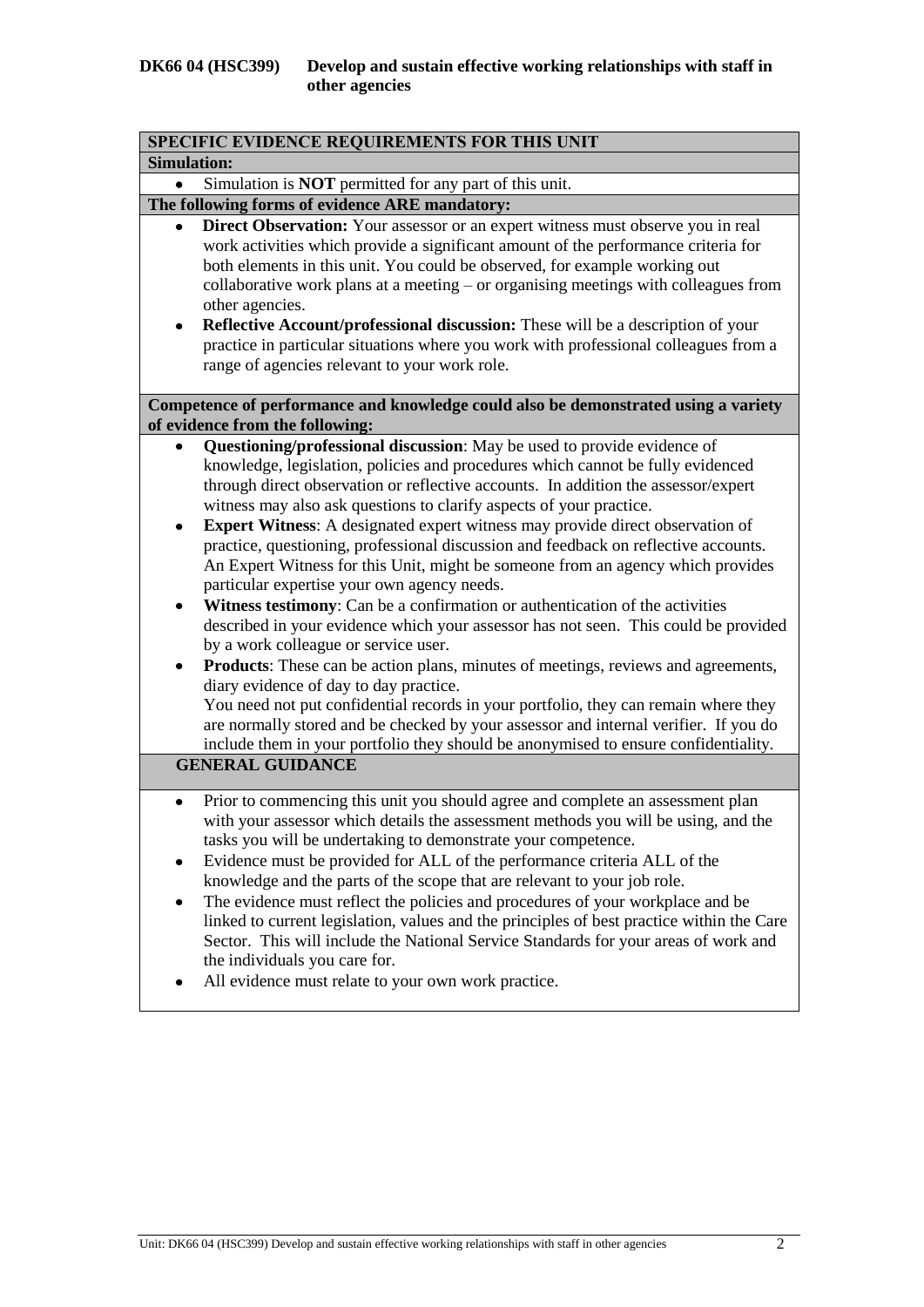### **KNOWLEDGE SPECIFICATION FOR THIS UNIT**

Competent practice is a combination of the application of skills and knowledge informed by values and ethics. This specification details the knowledge and understanding required to carry out competent practice in the performance described in this unit.

When using this specification **it is important to read the knowledge requirements in relation to expectations and requirements of your job role**.

**You need to provide evidence for ALL knowledge points listed below. There are a variety of ways this can be achieved so it is essential that you read the 'knowledge evidence' section of the Assessment Guidance.**

| practice:<br><b>Numbers</b>                                                                                                |  |
|----------------------------------------------------------------------------------------------------------------------------|--|
|                                                                                                                            |  |
| <b>Values</b>                                                                                                              |  |
| How you have applied the principles of equality, diversity and anti-<br>1                                                  |  |
| discriminatory practice to your work.                                                                                      |  |
| Legislation and organisational policy and procedures                                                                       |  |
| The specific UK legislation which relates to the work being<br>2                                                           |  |
| undertaken – both for the context and the individual – and the                                                             |  |
| impact of this on the work.                                                                                                |  |
| 3<br>The nature of the sector in which you are practising, and the nature,                                                 |  |
| roles and functions of the principal agencies within it.                                                                   |  |
| Your agency's structures, functions, methods of communication<br>4                                                         |  |
| and decision making processes.                                                                                             |  |
| Models of agency development and how these have been put into<br>5                                                         |  |
| action by others, the basis of these models and their meaning for                                                          |  |
| the practice of workers.                                                                                                   |  |
| Any particular factors relating to your agency's policies and<br>6                                                         |  |
| practices, which have affected the work undertaken.                                                                        |  |
| $\overline{7}$<br>The effect of agency structure and culture upon the policy and                                           |  |
| practice of joint working.                                                                                                 |  |
| 8<br>The actions which are appropriate in terms of resolving conflict and                                                  |  |
| the tensions which might arise, between current thinking and                                                               |  |
| agency policy.                                                                                                             |  |
| Theory and practice<br>9                                                                                                   |  |
| Principles and benefits of joint working and the importance of<br>reaching agreements about roles and responsibilities and |  |
| arrangements for decision-making.                                                                                          |  |
| Methods of identifying and resolving conflict within and between<br>10                                                     |  |
| agencies and between individuals.                                                                                          |  |
| The factors likely to hinder joint working.<br>11                                                                          |  |
| 12                                                                                                                         |  |
| How stereotypical assumptions can affect joint work and examples<br>of how you have minimised these.                       |  |
| Methods of assessing the effectiveness of joint working<br>13                                                              |  |
| relationships.                                                                                                             |  |
| Methods of evaluating your own competence, determining when<br>14                                                          |  |
| further support and expertise are needed and the measures taken to                                                         |  |
| improve your own competence in this area of work.                                                                          |  |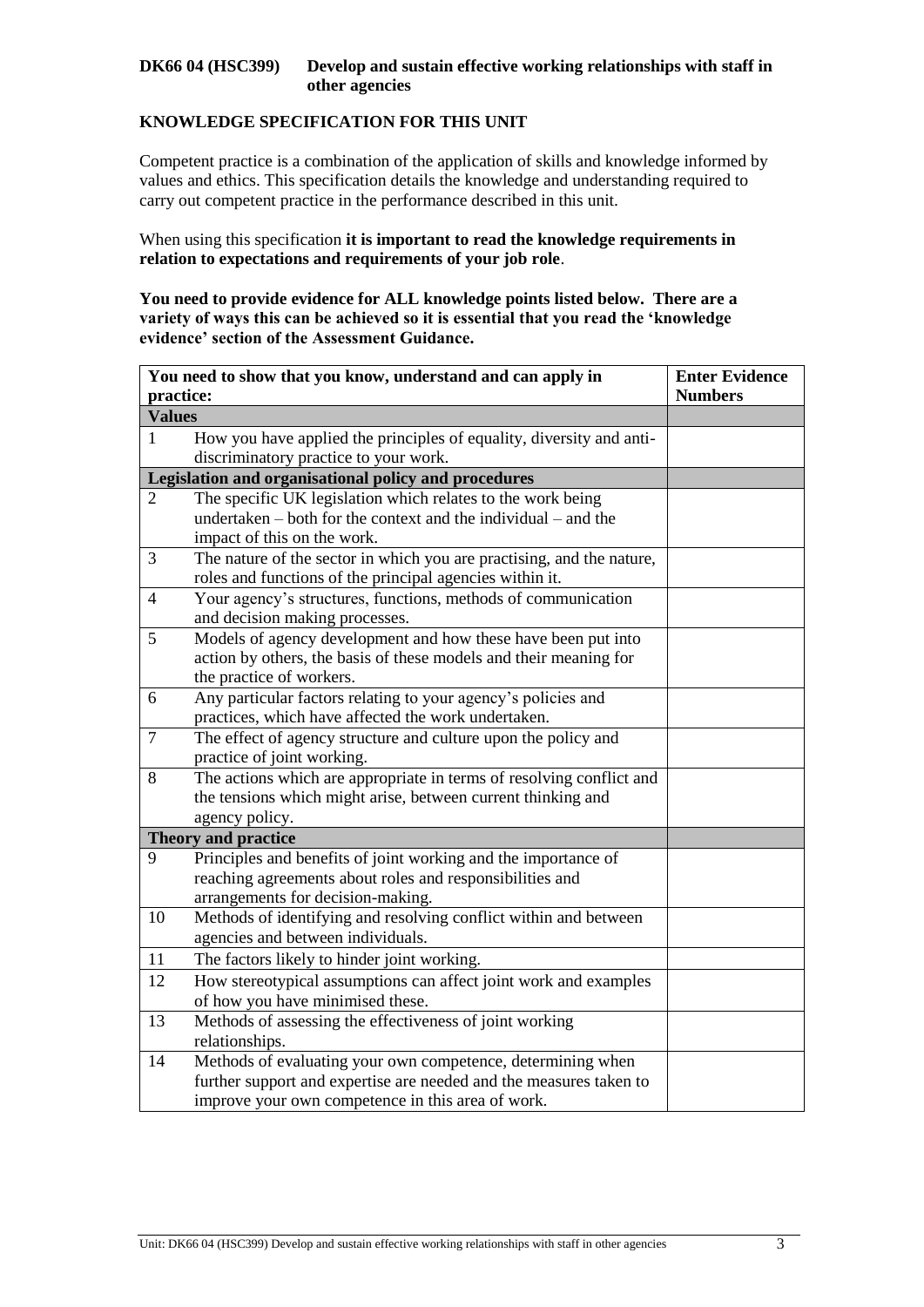| Performance criteria |                                                                                                                                                                                                         |                |    |    |   |   |    |  |
|----------------------|---------------------------------------------------------------------------------------------------------------------------------------------------------------------------------------------------------|----------------|----|----|---|---|----|--|
|                      |                                                                                                                                                                                                         | D <sub>O</sub> | RA | EW | Q | P | WT |  |
| $\mathbf{1}$         | You are clear about the roles and<br>responsibilities of the different people<br>and agencies involved in the joint<br>working.                                                                         |                |    |    |   |   |    |  |
| 2                    | You develop with others clear action<br>plans for the joint work which include<br>details of:<br>its aims<br>(a)<br>what will happen<br>(b)<br>who is responsible for doing it<br>(c)<br>(d)<br>by when |                |    |    |   |   |    |  |
| 3                    | You clarify with the people concerned<br>their role in relation to action plans which<br>are already in existence.                                                                                      |                |    |    |   |   |    |  |
| 4                    | You agree arrangements for joint work<br>which are:<br>(a)<br>appropriate to the nature and<br>purpose of the work<br>likely to be effective in<br>(b)<br>establishing and maintaining<br>relationships |                |    |    |   |   |    |  |
| 5                    | You agree with others the confidentiality<br>attached to different types of information<br>and how to balance the risks of sharing or<br>not sharing information.                                       |                |    |    |   |   |    |  |
| 6                    | You establish effective methods to<br>monitor and review the progress of the<br>joint work.                                                                                                             |                |    |    |   |   |    |  |
| 7                    | You challenge attitudes, behaviour and<br>systems which are discriminatory or<br>oppressive.                                                                                                            |                |    |    |   |   |    |  |
| 8                    | You seek advice and support promptly<br>when team discussion and supervision are<br>appropriate.                                                                                                        |                |    |    |   |   |    |  |
| 9                    | You complete records accurately and<br>clearly and store them according to<br>agency requirements.                                                                                                      |                |    |    |   |   |    |  |
| 10                   | You communicate information to people<br>who are authorised to have it.                                                                                                                                 |                |    |    |   |   |    |  |

# **HSC399.1 Develop effective working relationships with staff in other agencies**

*DO* = *Direct Observation RA* = *Reflective Account*  $Q = Q$ *uestions EW* = *Expert Witness A P* = *Product* (*Work*) *WT* = *Witness Z* 

 $\overline{W}T = \text{Witness}$  *Festimony*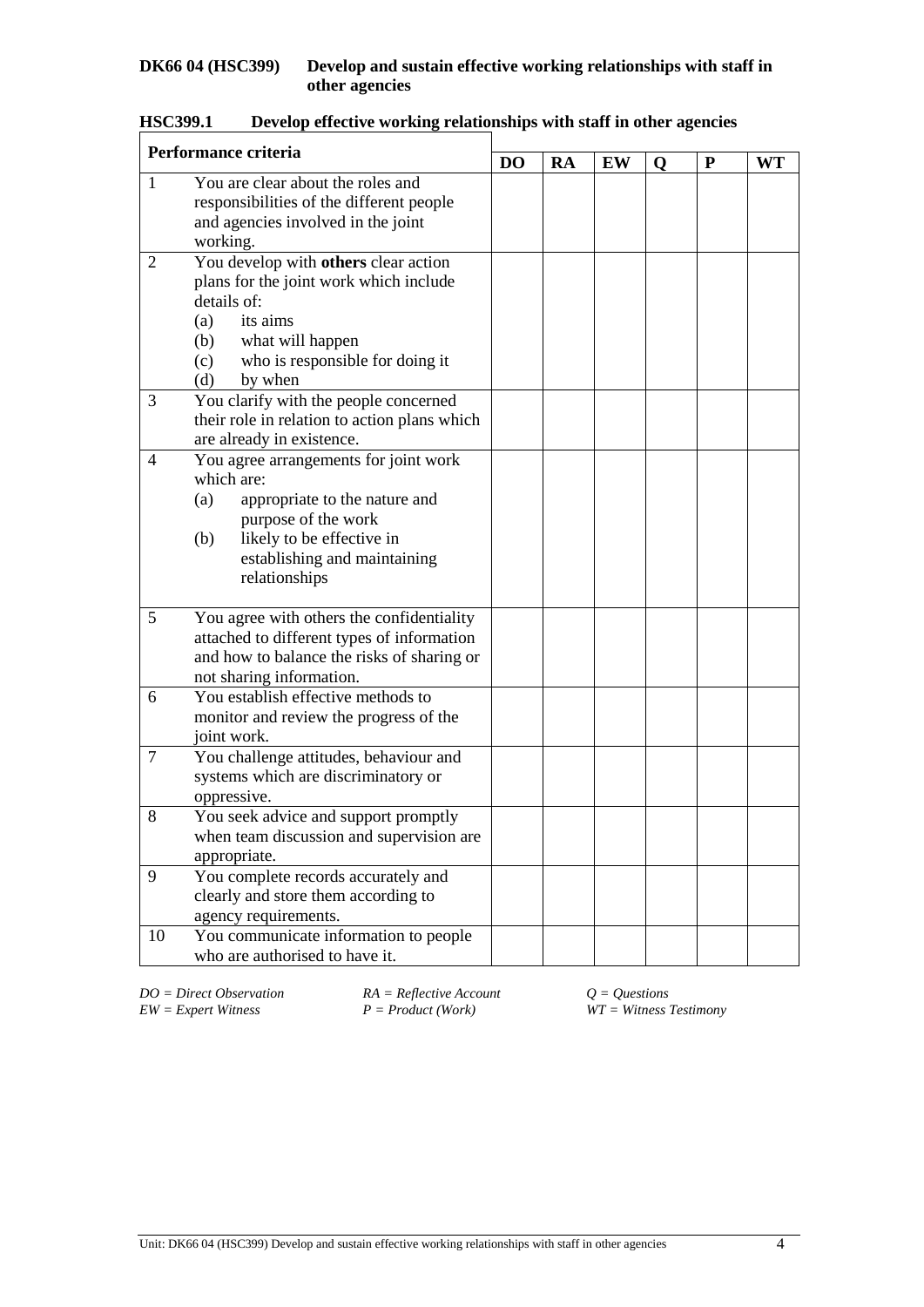| Performance criteria |                                                                                                                                                                                 | D <sub>O</sub> | RA | EW | $\mathbf 0$ | ${\bf P}$ | <b>WT</b> |
|----------------------|---------------------------------------------------------------------------------------------------------------------------------------------------------------------------------|----------------|----|----|-------------|-----------|-----------|
| $\mathbf{1}$         | You interact with others in ways which:<br>encourage effective relationships<br>(a)<br>and participation<br>respect people's roles and<br>(b)<br>responsibilities               |                |    |    |             |           |           |
| $\overline{2}$       | You identify the benefits and advantages<br>of joint working and use these<br>constructively in developing your own<br>work practice.                                           |                |    |    |             |           |           |
| 3                    | You identify any tensions with the people<br>involved and agree how they will be<br>addressed.                                                                                  |                |    |    |             |           |           |
| 4                    | You respect the views of others and<br>maintain a clear focus on the benefits of<br>joint working.                                                                              |                |    |    |             |           |           |
| 5                    | You articulate and defend the views of<br>your agency and its policies.                                                                                                         |                |    |    |             |           |           |
| 6                    | You act in a way, and at a level of<br>involvement, which is consistent with the<br>agreements reached with others and your<br>own role.                                        |                |    |    |             |           |           |
| $\overline{7}$       | You contribute to regular reviews of the<br>effectiveness and efficiency of joint<br>working arrangements, and identify ways<br>in which the arrangements could be<br>improved. |                |    |    |             |           |           |
| 8                    | You recommend to the appropriate<br>people, how the policies and approaches<br>of your own agency can be improved in<br>the light of the joint working.                         |                |    |    |             |           |           |
| 9                    | You complete records accurately and<br>clearly and store them according to<br>agency requirements.                                                                              |                |    |    |             |           |           |
| 10                   | You communicate information to people<br>who are authorised to have it.                                                                                                         |                |    |    |             |           |           |

*DO* = *Direct Observation* <br>*RA* = *Reflective Account*<br>*P* = *Product* (*Work*)

*EW = Expert Witness P = Product (Work) WT = Witness Testimony*